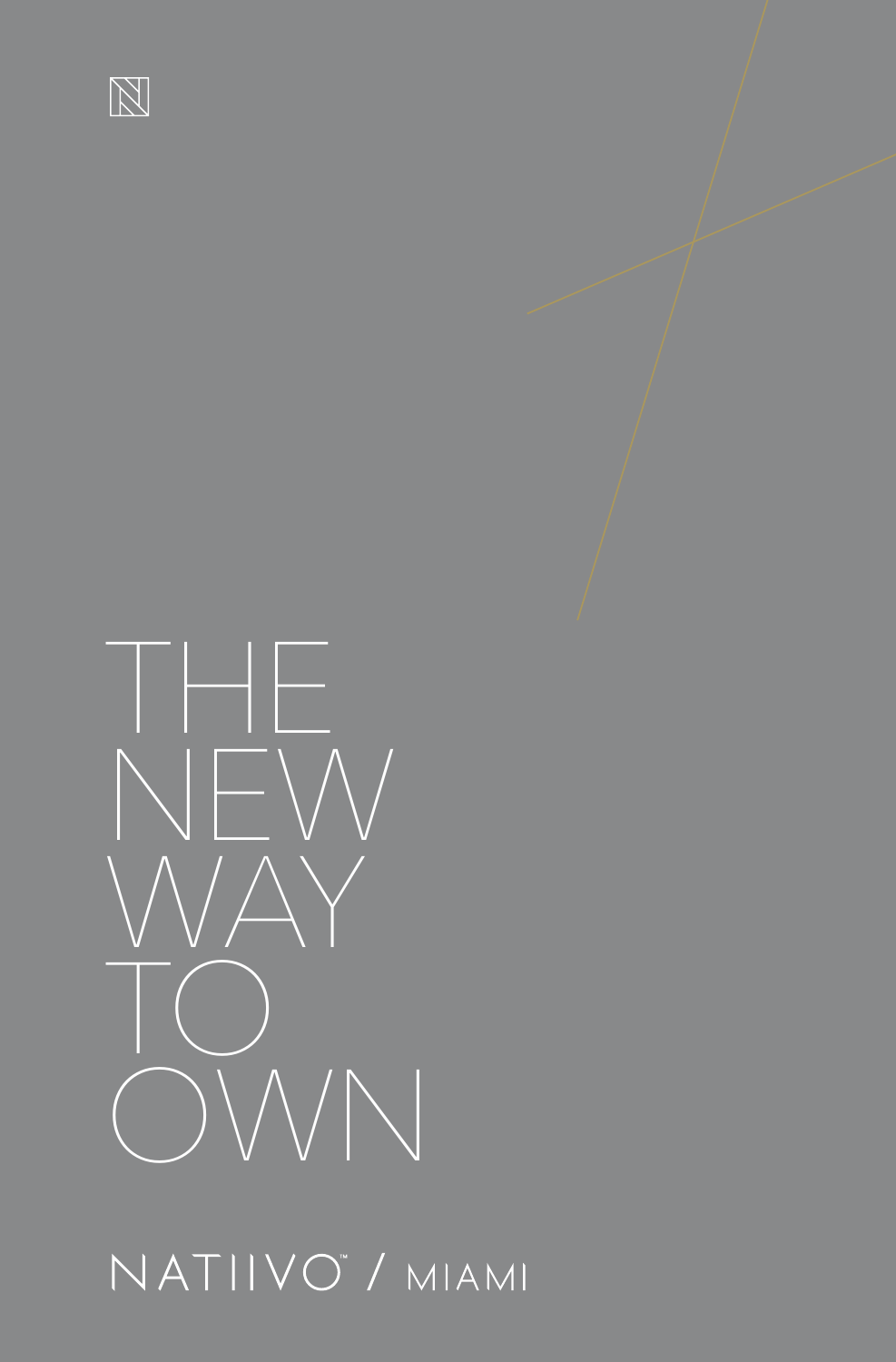

#### THE FIRST PURPOSEFULLY DESIGNED, BUILT, AND LICENSED BUILDING FOR HOMESHARING.

Natiivo Miami is a one-of-a-kind ownership experience offering the luxuries, services, and amenities of a hotel — with the added flexibility to list on any homeshare platform as desired.



#### NATIIVO OFFERS FLEXIBILITY TO LIVE AND HOST WITH EASE, USING ANY HOMESHARING PLATFORM.

#### INCLUDING:

/ Airbnb / VRBO.com / TripAdvisor / Expedia / Orbitz / Hotels.com / Travelocity / Booking.com / Kayak / Priceline / FlipKey / Tripping / Trivago / Venere / Hotwire / Owner Direct Vacation Rentals / Beachhouse.com

/ Resort Reservations / AllTheRooms / Vacation Rental Supermarket / Vaystays / PerfectPlaces.com / VRGuest / Vacayhero / Abritel.fr / HomeAway.at / HomeAway.com.au / AlugueTemporada.com.br / HomeAway.ca / HomeAway.ca.fr / FeWo-direkt.de / HomeAway.dk / HomeAway.es / HomeAway.fi

/ HomeAway.it / HomeAway.com.mx / HomeAway.nl / HomeAway.no / HomeAway.pt / HomeAway.se / HomeAway.co.uk / HomeAway.com / Homelidays.com / Homelidays.it / VacationRentals.com / Rental Source / RentByOwner / Travelprorentals / Agoda / CoastRentals.com / forGetaway.com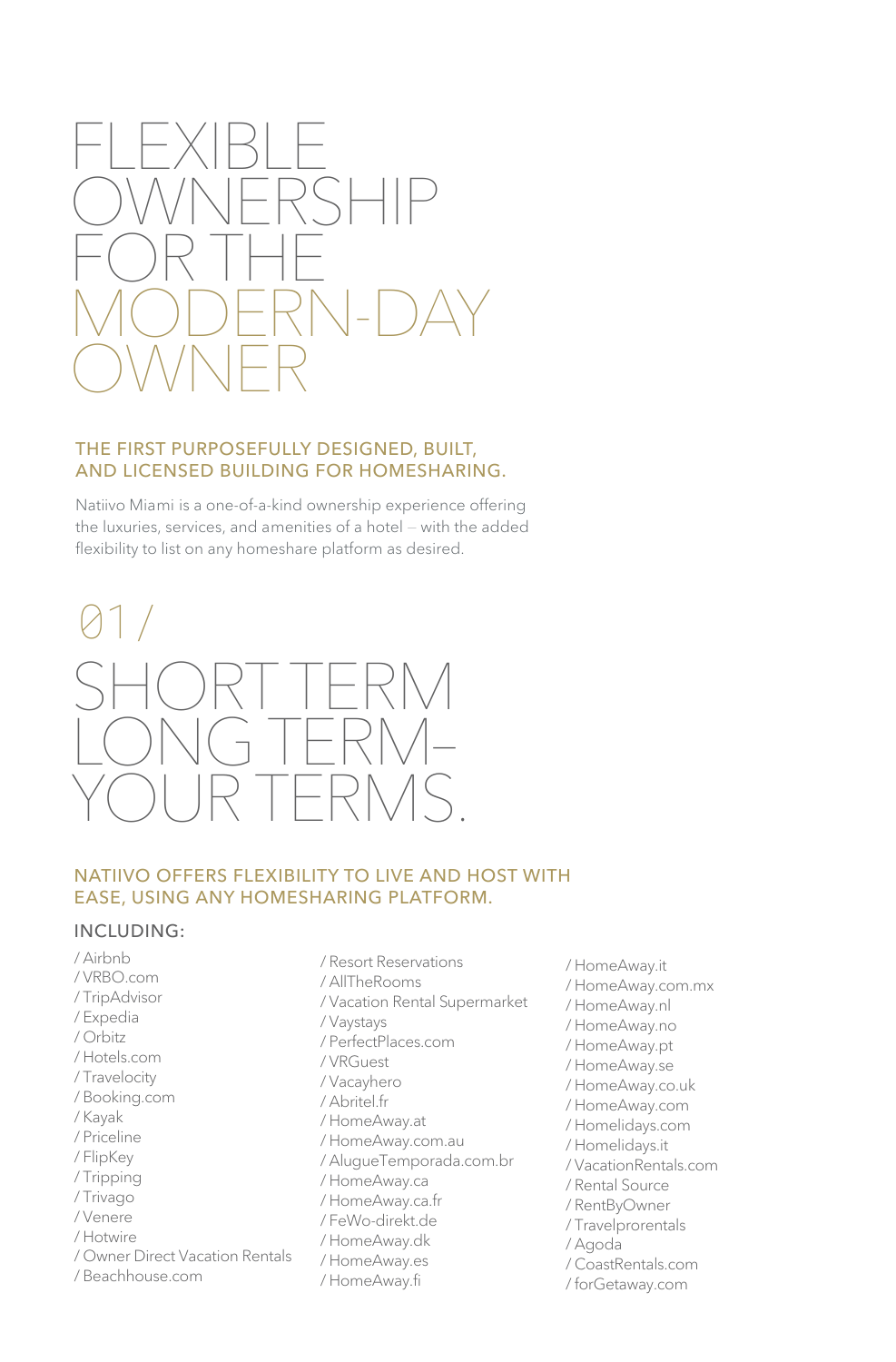### S LIVE  $N\overline{\mathsf{E}}$ IS TO EXPERIENCE THE FREEDOM OF EXPLORATION AND PLACE.

m

nn<br>Tin

ш ш m

躘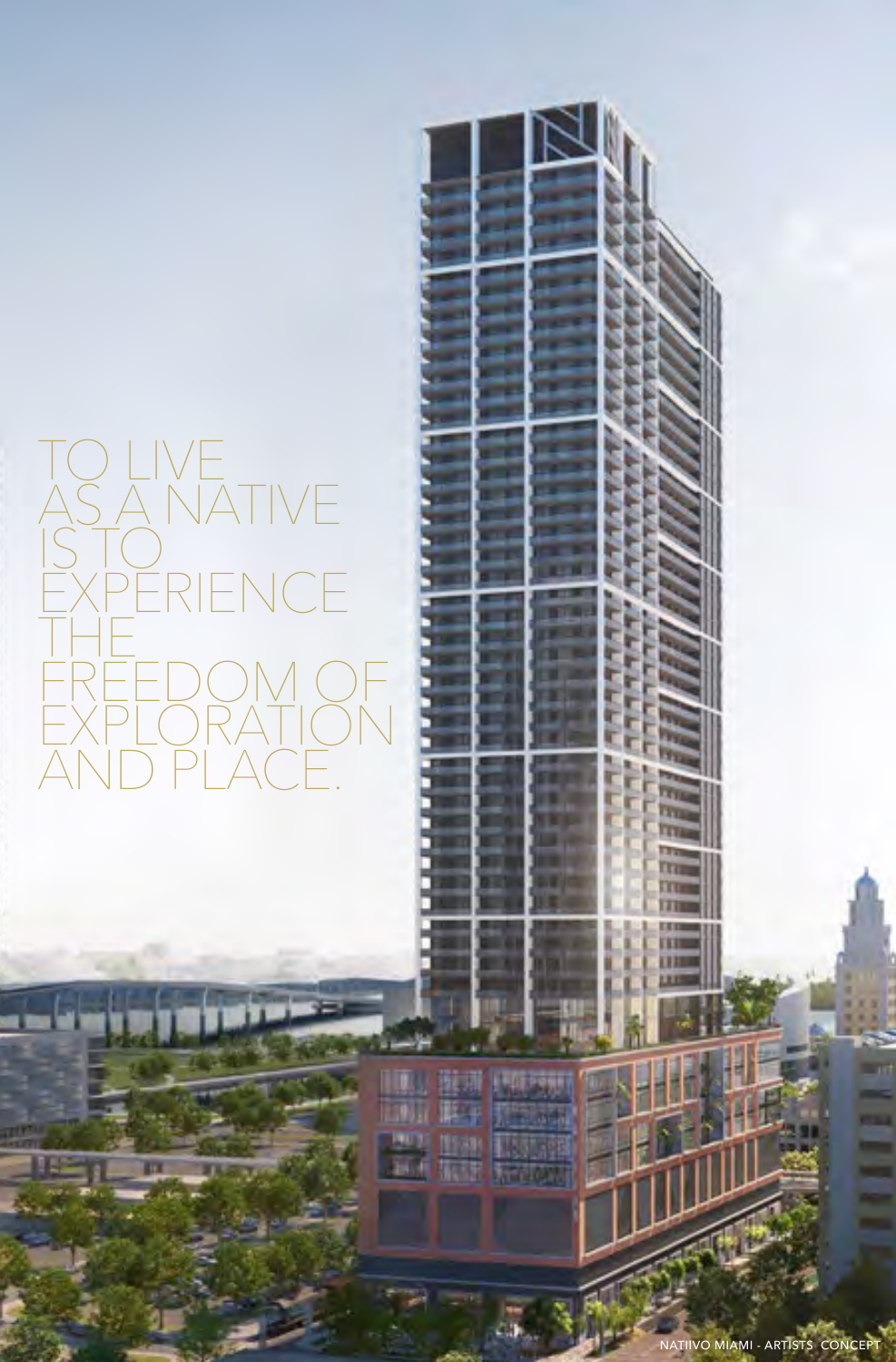## BUILDING FEATURES

- acclaimed architecture firm, Arquitectonica
- 
- / Short-term rentals permitted as-of-right
- 
- 
- 
- 24-hour valet parking
- 
- 
- 
- / Cutting-edge green building technology
- / Six high-speed passenger elevators with access control
- 
- 

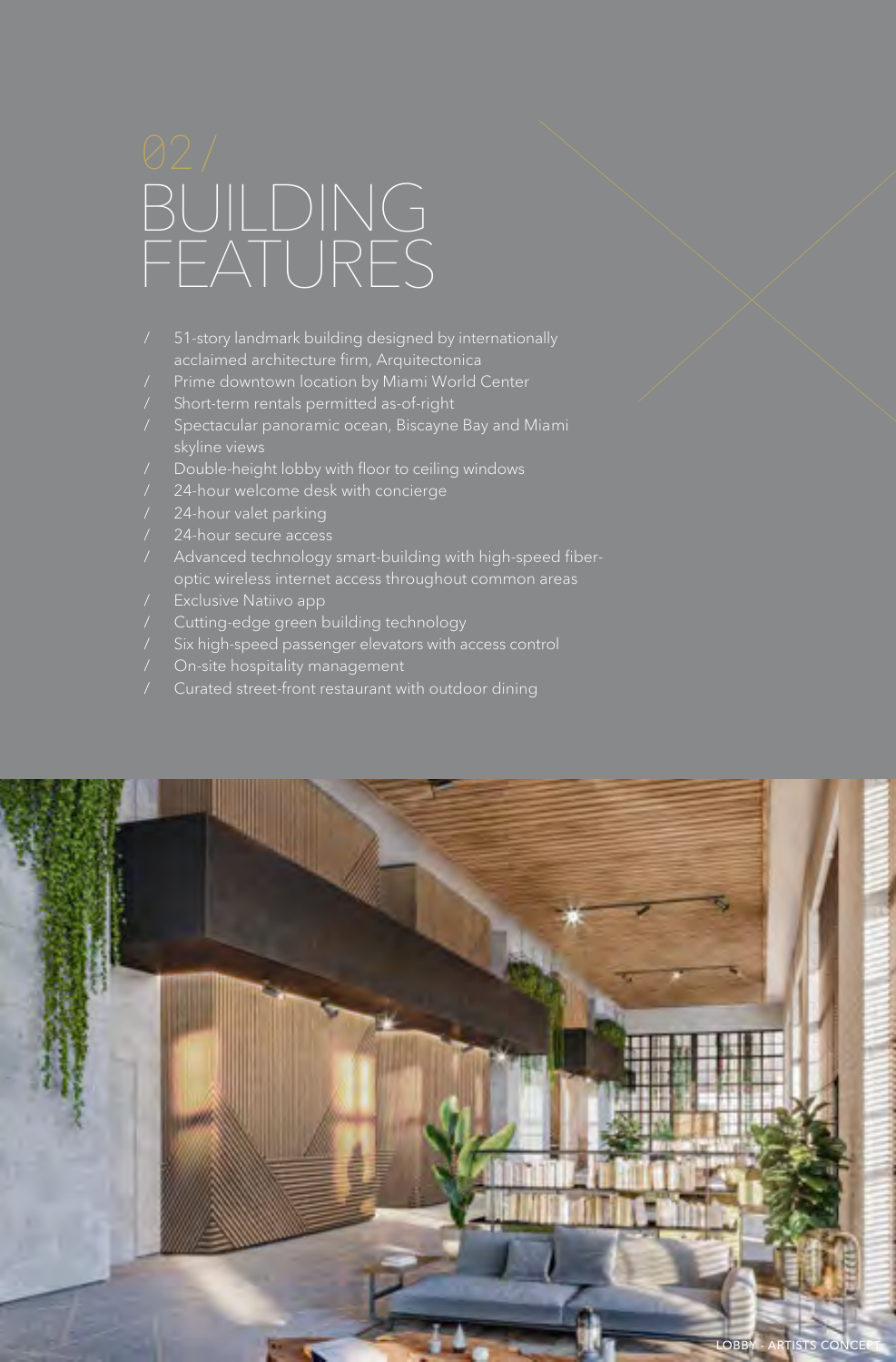



# 03/ **A TURNKEY SOLUTION /**

- MASTERHOST
- & HOUSEKEEPING
- **※ VIP AMENITIES**
- FOOD & BEVERAGE
- NATIIVO APP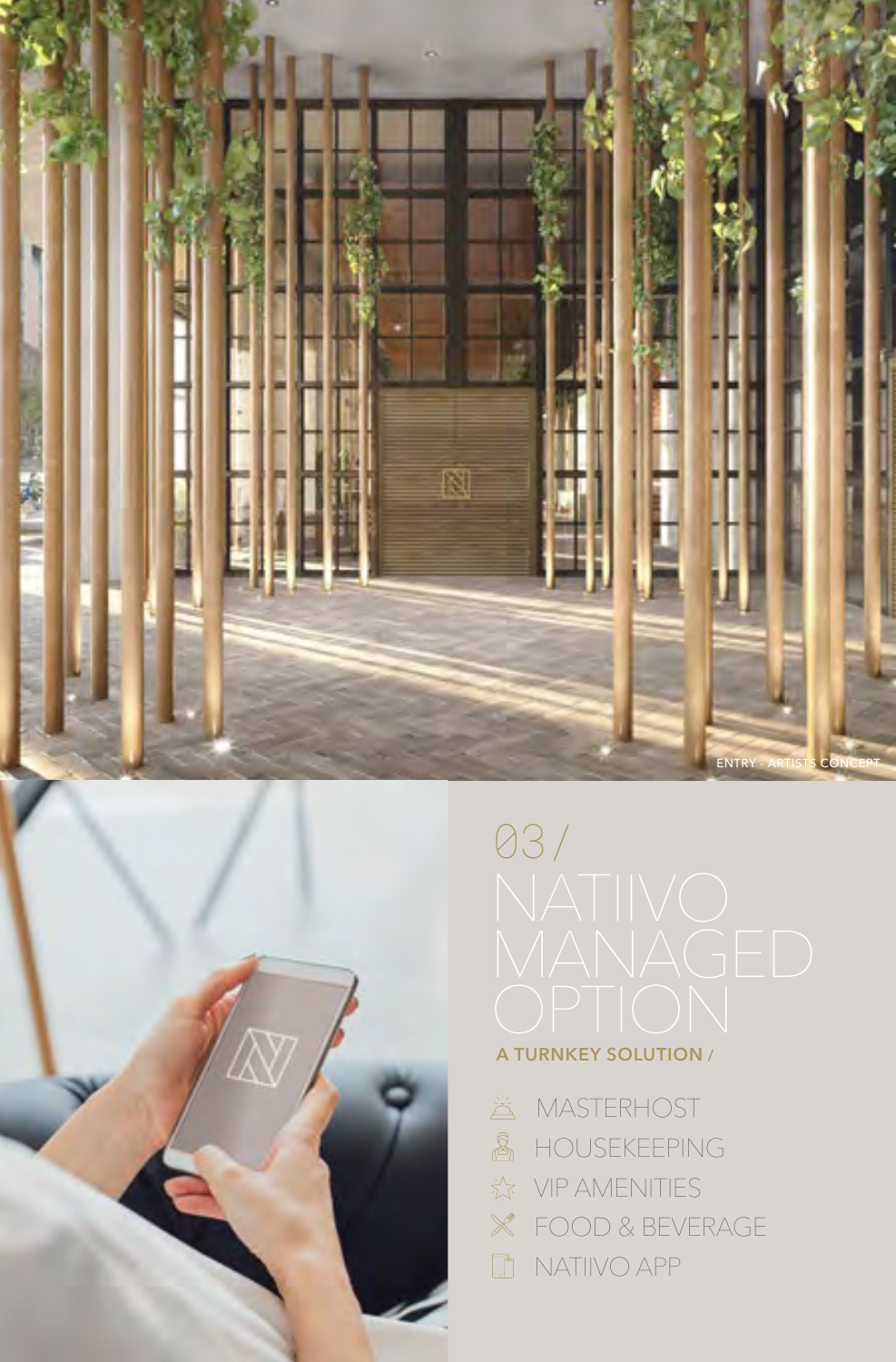#### **WHAT IS NATIIVO?**



#### **NATIIVO COMBINES THE WARMTH OF A HOME WITH AN IMMERSIVE, LOCAL HOSPITALITY EXPERIENCE TO OFFER PEOPLE A UNIQUE WAY TO LIVE AND STAY.**

By combining the local atmosphere of a homestay with the service, security, and consistency of a hotel, Natiivo fills a gap in the hospitality landscape by delivering a unique, forwardthinking option for people with a modern, flexible lifestyle.

Resident owners also have the advantage of being able to maximize on their real estate by renting units on a short term basis, when they aren't using their home, on any homesharing platform they prefer.

#### NATIIVO EMBODIES THE LOCATION

- Each Natiivo embodies the quintessential character of its location
- / We celebrate each city's makers and doers by including them into the Natiivo experience

#### NATIIVO DESIGNS FOR DOMESTICITY

Intimate spaces for living, not just staying – with:

- / Full kitchen with oven, dishwasher, refrigerator, range, microwave, flatware, dishes, pots and pans, ect.
- Owner's closet
- Washer & dryer in every unit
- Plenty of room to spread out
- / Expansive balconies

#### NATIIVO FOSTERS SOCIAL CONNECTION

- / More than a place to stay— a launching pad for local insight, events, and culture
- Creating spaces to work, play and socialize

#### NATIIVO'S EVERYDAY LUXURIES

- / Thoughtful amenities—premium bed linens, comfortable robes and slippers
- Customizable, well-stocked refrigerator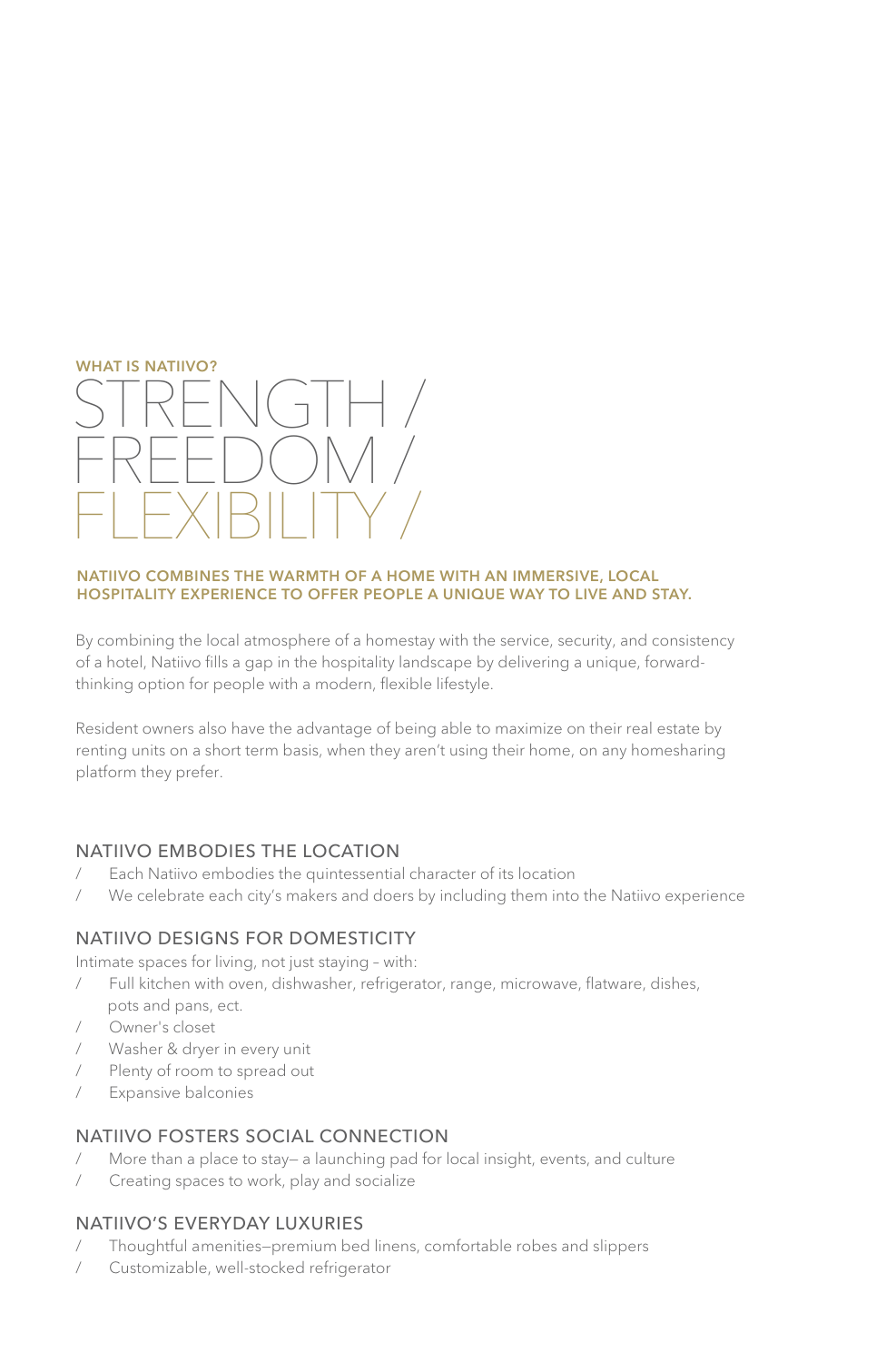

# SHARE ADVANTAGE 04/

#### REALTOR.COM:

Miami is #4 on the top 10 most profitable places in the United States to own an Airbnb rental in 2019.

#### IPROPERTYMANAGEMENT.COM:

- / \$57.7 billion: projected vacation rental revenue for 2019
- / 297.2 M: total vacation rental users worldwide
- / Vacation rentals are expected to topple the hotel industry by year 2020
- / Millennials are predicted to spend \$1.4 trillion on travel each year by 2020. They are more likely to choose short-term rentals over hotels for their stays

#### THE MIAMI TIMES:

Miami Short Term Rental Activity by Market reports Downtown Miami as highest in guest arrivals, Media Nightly Price (ADR) and Average trip (Days).



#### 1 IN 4 AMERICANS

Report engaging with short-term rental platforms (23%), up 277% from 6%, over a ten year period



#### 71% OF TRAVELERS WITH CHILDREN

Said access to cooking their own meals was a major reason they chose a vacation rental



#### GLOBAL SHORT-TERM RENTAL SALES

Projected to reach \$132.5 billion and 10 million listings by 2022, nearly triple what they were in 2012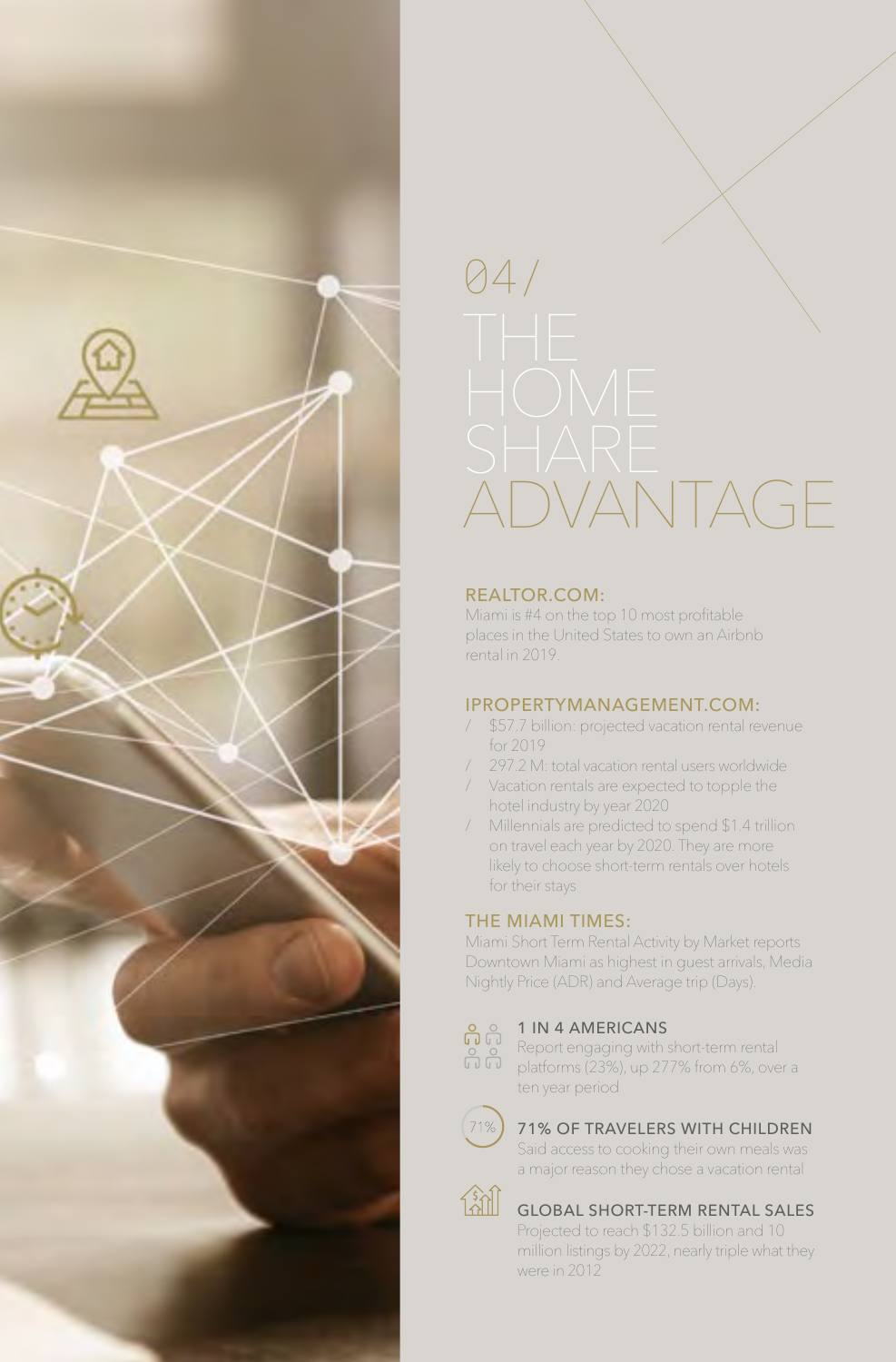### HOMES DESIGNED FOR

## RESIDENCE FEATURES

- 
- 
- 
- 
- 

- 
- 
- 
- 

- 
- **/** Elegant imported stone counter-tops
- 
- **/** Custom-finished floors and walls in wet areas
- **/** Frame-less glass shower enclosures
-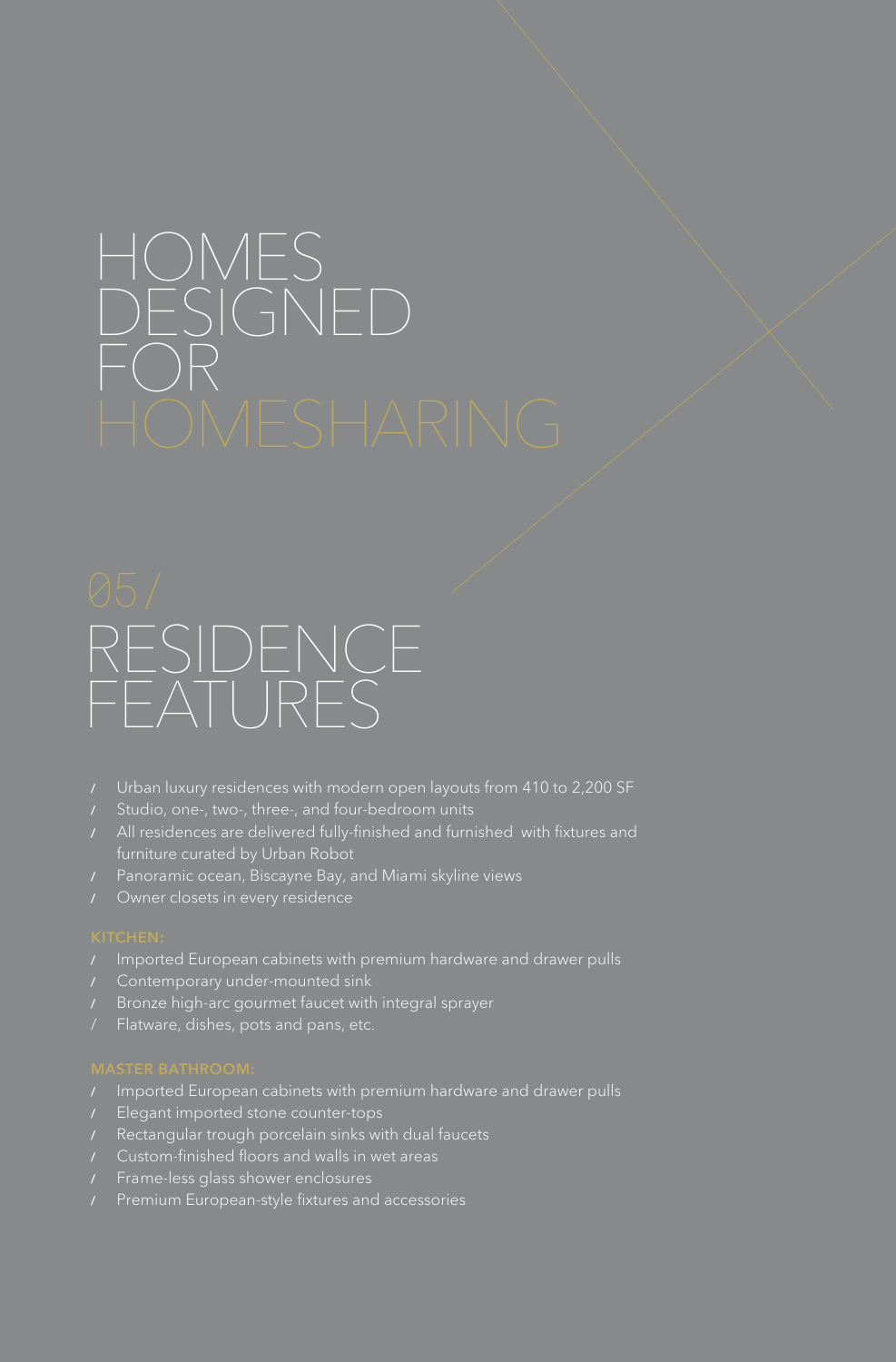







4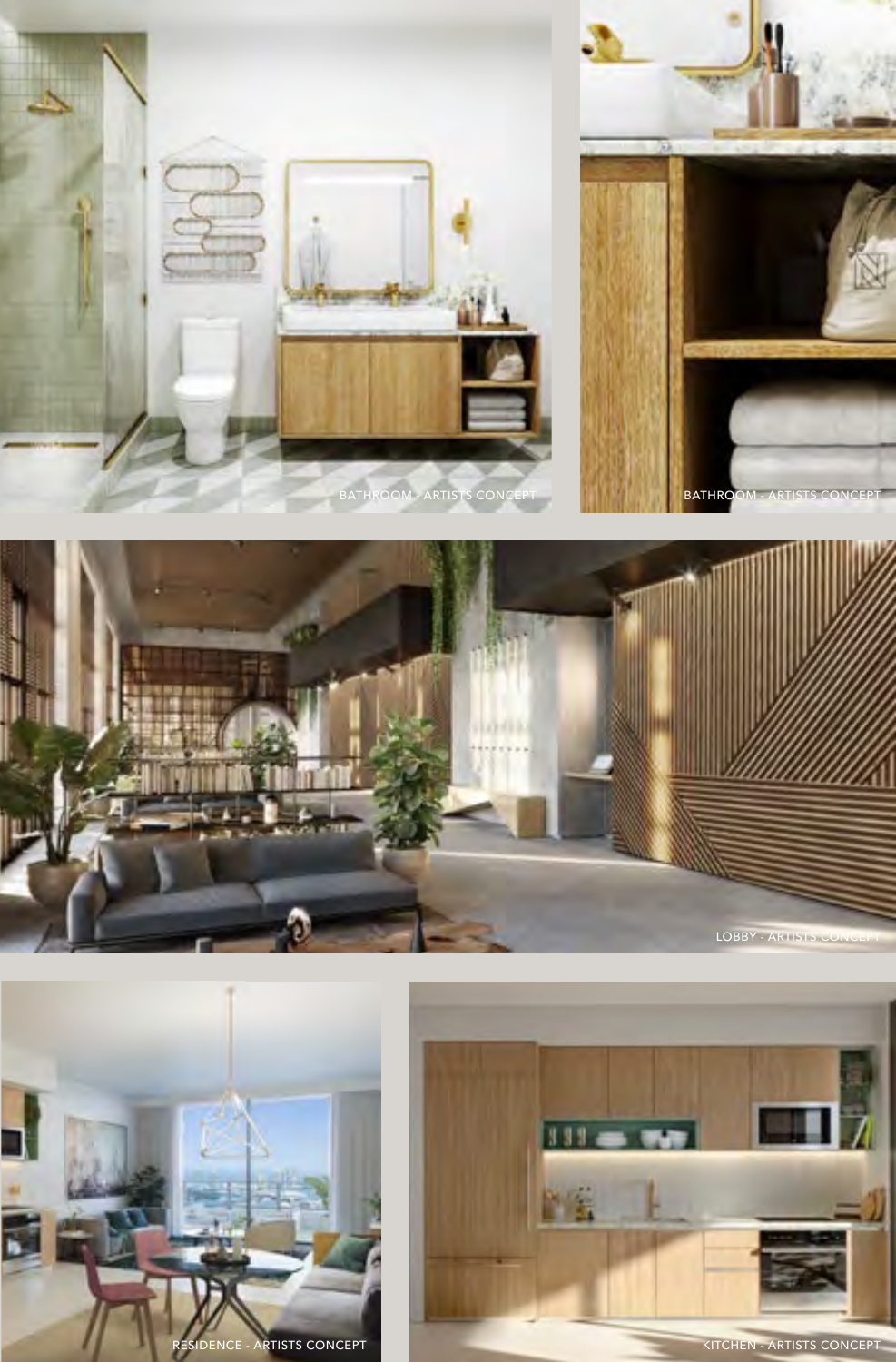# 06/

#### A PRIVATE SOCIAL CLUB FOR NATIIVO OWNERS & GUESTS, CREATIVE HQ OWNERS & TENANTS, AND MEMBERS

#### **THE WORK:**

- / Co-Working Spaces
- / Private Offices
- / Flexible Office Arrangements
- / Video Capable Conference Rooms
- / Quiet Rooms
- / Phone Booths

#### **THE SOCIAL:**

- / Specialty Restaurant & Bar
- / Dining Terrace
- / Social Area with Full-Service Cafe & Cocktail Bar
- / Drink. Dine. Work. Lounge Areas
- / Media Lounge

#### **THE SPLASH:**

- / Resort-Style Pool
- / Pool Cabanas
- / Sun Deck
- / Poolside Food and Beverage Service

#### **THE FIT:**

- / Juice Bar
- / Yoga / Pilates Studio
- / Boxing Ring with Punching Bags
- / Peloton Equipment
- / Weight Station
- / Cross-Training / Crossfit
- / Cutting Edge Technology & Connectivity
- / Office Host
- / Coffee & Juice Bar
- / Amphitheater
- / Meeting / Presentation Rooms
- / Live show & Events Lounge
- / The Porch
- / Speakeasy
- / DJ & Live Performances
- / Programed Events
- 
- / Cabana Bar
- / Pool Towel Service
- / Spa / Treatment Rooms
- / Sauna / Steam Rooms
- / Locker Rooms
- / Outdoor Terrace / Training
- / The Fit Boutique
- 
- 
- / Native Tropical Landscaping
-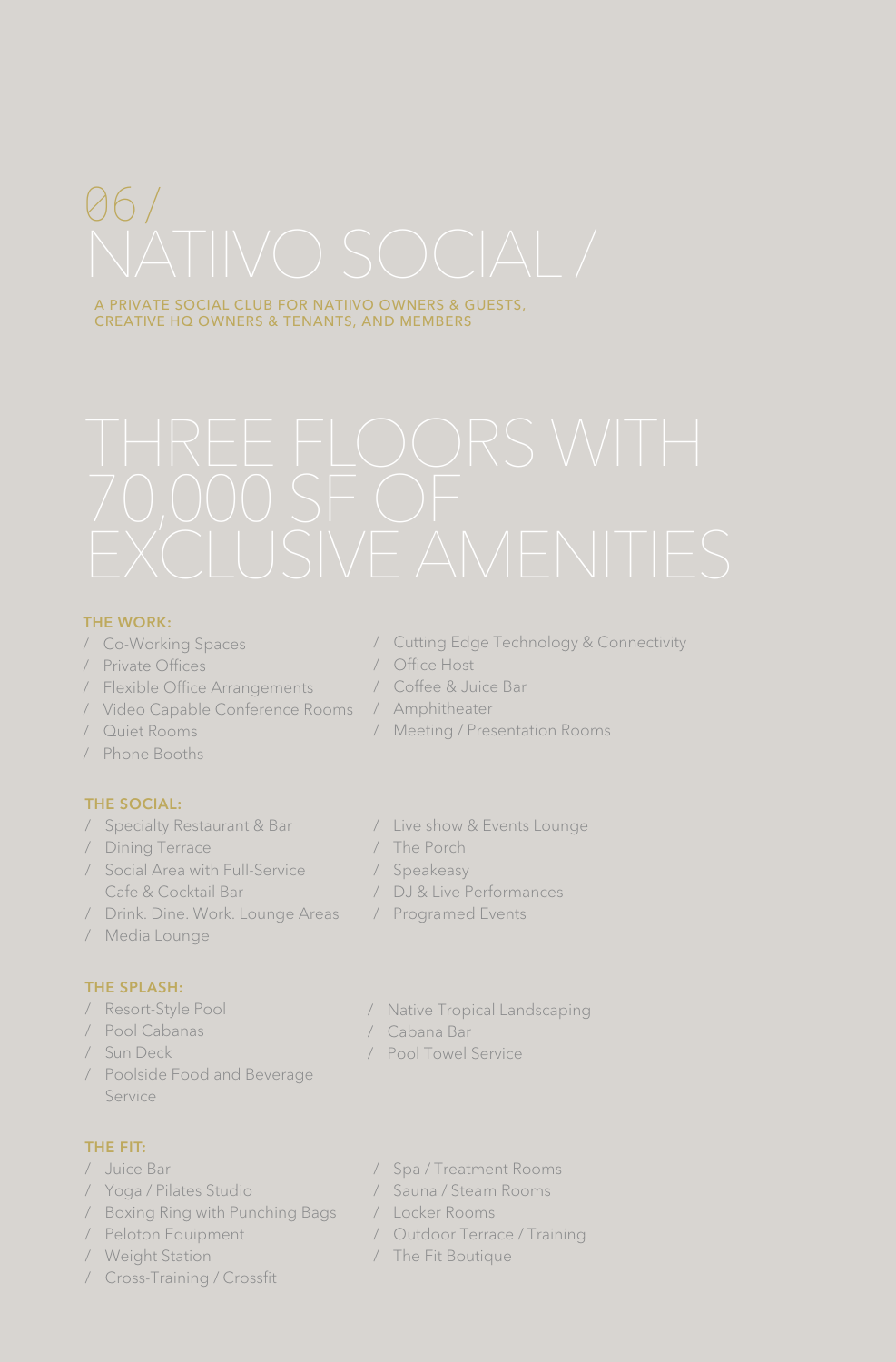### WORK  **FLOOR /** 08

±10,000 SQ FT OF CO-WORKING, CO-IDEATING, CO-MINGLING SPACE



MEMBER WELCOME CENTER - ARTISTS CONCEPT

阀

24,000 SQ FT OF INVIGORATING FOOD & BEVERAGE OFFERINGS FOCUSED ON LOCAL FARE



16,000 SQ FT POOLSIDE RETREAT ELEVATED ABOVE THE DOWNTOWN HUM



±18,000 SF HEALTH AND FITNESS CENTER, AIMED AT NOURISHING BODY & SOUL